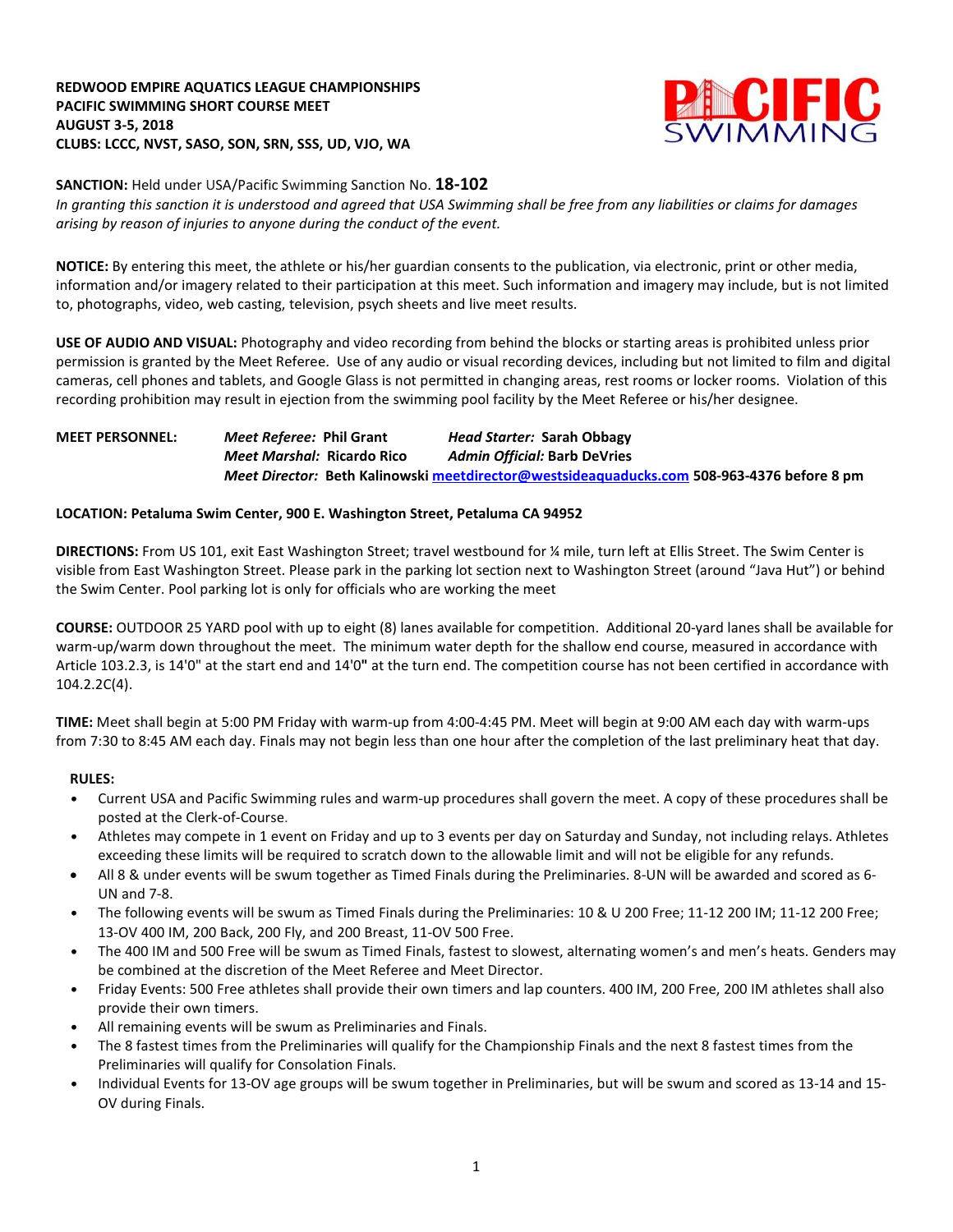- **•** If local conditions warrant it, the meet referee, with the concurrence of the meet director, may require a mandatory scratch down, subject to the provisions of Pacific Swimming Rules and Regulations.
- **•** All events will be swum in event order and in a "FAST to SLOW" sequence with the options of reversing the sequence at the discretion of the Meet Referee and Meet Director.
- **•** At the discretion of the Meet Referee, events and heats may be combined.
- All coaches and deck officials shall display their current USA Swimming membership cards in a visible manner. Deck Pass **may be used to prove registration status.**

**UNACCOMPANIED ATHLETES:** Any USA Swimming athlete-member competing at the meet shall be accompanied by a USA Swimming member-coach for the purposes of athlete supervision during warm-up, competition and warm-down. If a coach-member of the athlete's USA Swimming Club does not attend the meet to serve in said supervisory capacity, it is the responsibility of the athlete or the athlete's legal guardian to arrange for supervision by a USA Swimming member-coach. The meet director or meet referee may assist the athlete in making arrangements for such supervision; however, it is recommended that such arrangements be made in advance of the meet by the athlete's USA Swimming Club Member-Coach.

**RACING STARTS:** Any athlete entered in the meet shall be certified by a USA Swimming member-coach as being proficient in performing a racing start, or shall start each race from within the water. When unaccompanied by a USA Swimming member coach, it is the responsibility of the athlete or the athlete's legal guardian to ensure compliance with this requirement.

**RESTRICTIONS:** • Smoking and the use of other tobacco products is prohibited on the pool deck, in the locker rooms, in spectator

seating on standing areas and in all areas used by athletes, during the meet and during warm-up periods.

- Sale and use of alcoholic beverages is prohibited in all areas of the meet venue.
- No glass containers are allowed in the meet venue.
- No propane heater is permitted except for snack bar/meet operations.
- All shelters shall be properly secured.
- Changing into or out of swimsuits other than in locker rooms or other designated areas is prohibited.
- No pets allowed on deck, other than service assistance animals.

• Destructive devices, to include but not limited to, explosive devices and equipment, firearms (open or concealed), blades, knives, mace, stun guns and blunt objects are strictly prohibited in the swimming facility and its surrounding areas. If observed, the Meet Referee or his/her designee may ask that these devices be stored safely away from the public or removed from the facility. Noncompliance may result in the reporting to law enforcement authorities and ejection from the facility. Law enforcement officers (LEO) are exempt per applicable laws.

• Operation of a drone, or any other flying apparatus, is prohibited over the venue (pools, athlete/coach areas, spectator areas and open ceiling locker rooms) any time athletes, coaches, officials and/or spectators are present.

#### **ELIGIBILITY:**

• Athletes shall be current members of USA Swimming and enter their name and registration number on the meet entry card exactly as they are shown on their Registration Card. If this is not done, it may be difficult to match the athlete with the registration database. The meet host shall check all athlete registrations against the SWIMS database and if not found to be registered, the Meet Director shall accept the registration at the meet (a \$10 surcharge shall be added to the regular registration fee). Duplicate registrations shall be refunded by mail.

• The meet is open to all qualified athletes of clubs in the Redwood Empire Aquatic League (REAL): **LCCC, NVST, SASO, SON, SRN, SSS, UD, VJO, WA**. Unattached athletes, practicing with a REAL member club are eligible to swim in prelims and timed finals but are not eligible to score points, receive awards, participate in relays, or to qualify for finals in a preliminary and final event. Unattached athletes competing in timed finals will be treated as exhibition athletes for purposes of scoring.

- Entries with **"NO TIME" shall be ACCEPTED**.
- Disabled athletes are welcome to attend this meet and should contact the Meet Director or Meet Referee regarding any special accommodations on entry times and seeding per Pacific Swimming policy.
- Relays shall be pre-entered with club entries but charged at the conclusion of the meet based on results.
- Athletes 19 years of age and over may compete in 13 & over events and score points.
- Age on the first day of the meet shall determine the athlete's age for the entire meet.

**ENTRY FEES:** \$5.50 per event plus an \$8.00 participation fee per athlete. Relays are \$16.00 per relay. Entries shall be rejected if payment is not sent at time of request. No refunds shall be made except mandatory scratch downs. Make check payable to: Aquaducks, Inc.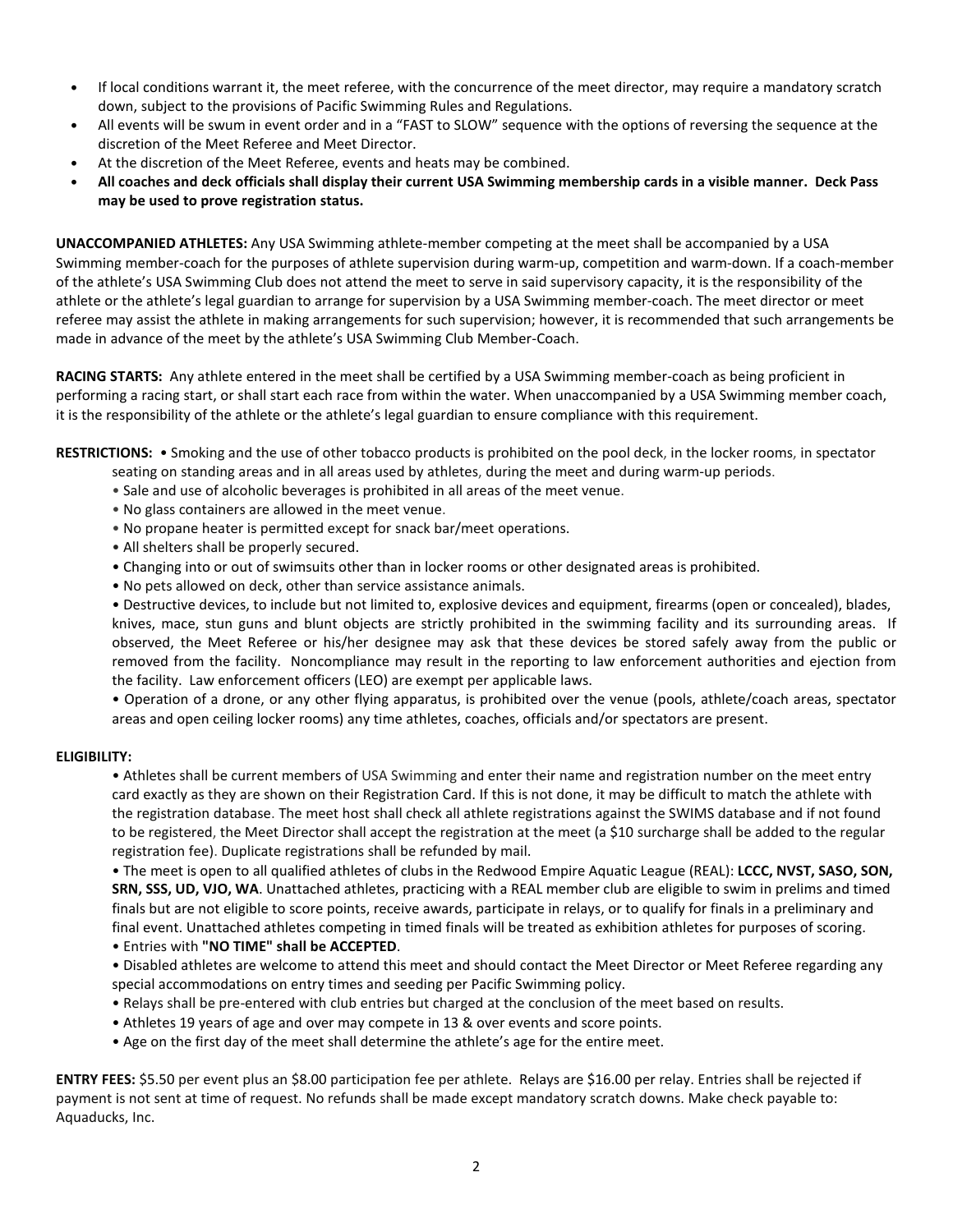**ENTRIES:** CLUB ENTRIES ONLY. All entries shall be submitted only by the club entry representatives. Club Manager entry file is REQUIRED. All entries shall be submitted using a Club Manager CL2 or HY3 electronic file. Entries must include: Full legal name, age, USA Swimming Registration Number, home club code, and LSC code.

**CLUB ENTRY REPRESENTATIVE:** The person submitting a club's entries is the club entry representative and the received email implies the official signature of the club entry representative. Said person will be responsible for all fines and penalties resulting from inaccurate times and unregistered athletes. Whether entries are submitted electronically or on paper, by the action of entering the athlete in the meet, the submitter certifies that the athlete is a registered member of USA Swimming and that all times stated in the entry are true and correct.

**EMAILED OR HAND DELIVERED ENTRIES**: Entries shall be emailed or hand delivered by Wednesday, July 25<sup>th</sup>, 2018. No late entries shall be accepted. Requests for confirmation of receipt of entries should be included in the body of the entry email.

**Make check payable to**: **AQUADUCKS, INC. Email entries to**: **[meetdirector@westsideaquaducks.com](mailto:meetdirector@westsideaquaducks.com)**

**CHECK-IN:** The meet shall be deck seeded. Athletes shall check-in at the Clerk-of-Course. No event shall be closed more than 30 minutes before the scheduled start of the session. Close of check-in for all individual events shall be no more than 60 minutes before the estimated time of the start of the first heat of the event. Athletes who do not check in shall not be seeded and shall not be allowed to compete in that event.

### **SCRATCHES:**

• Athletes will not be penalized for missing preliminary events.

• Any athlete qualifying for any level of finals in an individual event who may not wish to swim in finals must either scratch or declare intent to scratch from that final within 30 minutes after the announcement of qualifiers. An athlete who declares intent to scratch must declare their final intention within 30 minutes after their last individual preliminary event.

• Any athlete qualifying for a consolation final or final race in an individual event who fails to show up in said consolation final or final race prior to calling the alternate shall be barred from their next final event for that day. Should the Athlete have no additional final events for that day they will be barred from their next preliminary event.

**RELAY SCRATCHES:** Any relay club entered in a relay event that fails to compete in or report for that event shall not be penalized.

**AWARDS:** Individual: Distinctive pins for 1st – 8th place; Ribbons for 9th – 16th place. Relays: Distinctive pins for 1st – 3rd place. Club: 1st place club receives Perpetual Banner; 2nd and 3rd place Clubs receive Banners. A selection committee comprised of a parent and athlete representative from each club and the Meet Referee shall vote for Club Spirit Award. Awards not picked up by the end of the meet will be sent to the club representative.

**SCORING:** Individual Events: 20-17-16-15-14-13-12-11-9-7-6-5-4-3-2-1 Relay Events: 40-34-32-30-28-26-24-22

**ADMISSION:** Free. A 3-day meet program will be available for \$5.00

**SNACK BAR & HOSPITALITY:** A snack bar will be available throughout the competition. Coaches and working deck officials will be provided lunch. Hospitality will serve refreshments to timers and volunteers.

**MISCELLANEOUS:** No overnight parking is allowed. Facilities will not be provided after meet hours.

**MINIMUM OFFICIALS**: At least seven days prior to the start of the meet, meet management (Meet Director and/or Meet Referee) shall contact a representative from each club participating in the meet, and provide a preliminary inventory of the officials that club is required to provide for each session. Each club shall, by the start of the meet, provide to the Meet Director or designee a list of Officials who have agreed to represent that club during each session of the meet.

At the meet, meet management shall conduct an inventory of officials, and shall compare the number of athletes entered in each session by each club with the number of officials present representing each club. If meet management certifies that a club has not provided sufficient officials for any session of the meet in accordance with the table below, excluding finals in a prelims and finals meet, the club shall be fined \$100 per missing official per session of the meet.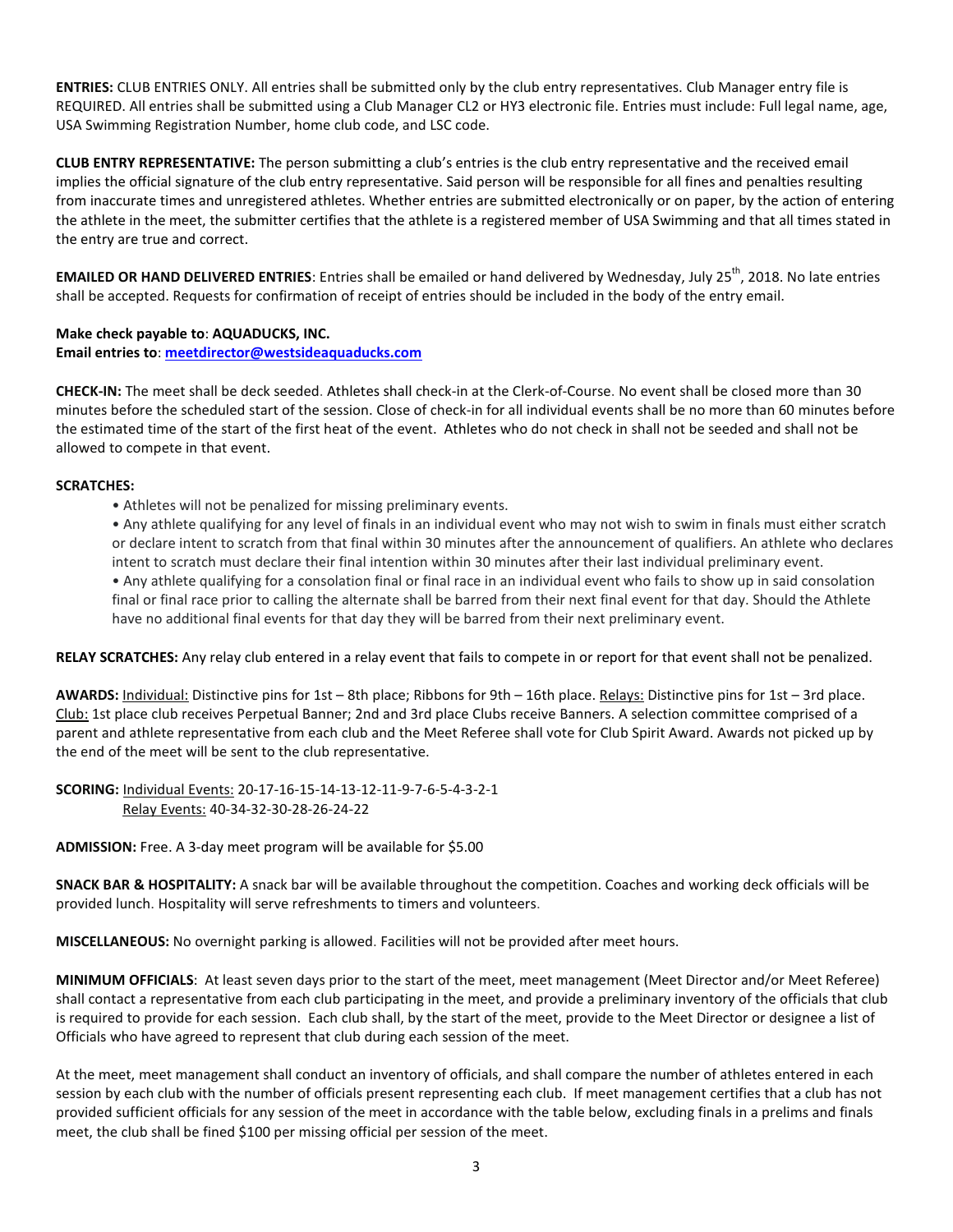| Club athletes entered in session | Trained and carded officials required |
|----------------------------------|---------------------------------------|
| $1 - 10$                         | 0                                     |
| $11 - 25$                        |                                       |
| $26 - 50$                        | 2                                     |
| $51 - 75$                        | 3                                     |
| 76-100                           | 4                                     |
| 100 or more                      | 5                                     |

\*Zone 3 shall include assigned and working Colorado, Intermediary/ Chief Timing Judge, and Computer operator in the count of officials for a session although these positions are not carded. Zone 3 shall accept uncarded Trainees in the count of officials for up to two sessions. Clubs may use officials "borrowed" from other clubs, or unattached officials at the meet who agree, to fulfill their obligation under the rule.

# **EVENT SUMMARY**

| <b>FRIDAY</b>      |         |         |  |  |  |
|--------------------|---------|---------|--|--|--|
| <b>10 &amp; UN</b> | 11-12   | 13-OV   |  |  |  |
| 200 FR*            | 200 IM* | 400 IM* |  |  |  |
|                    | 500 FR* | 500 FR* |  |  |  |

| <b>SATURDAY</b> |                 |                 | <b>SUNDAY</b>   |             |               |                |                 |
|-----------------|-----------------|-----------------|-----------------|-------------|---------------|----------------|-----------------|
| 8 & UN          | $9 - 10$        | $11 - 12$       | 13 & OV         | 8 & UN      | $9 - 10$      | $11 - 12$      | 13 & OV         |
| 25 BACK*        | 50 BACK         | 200 FREE*       | 200 FLY*        | 25 FREE*    | 100 IM        | 100 IM         | <b>200 FREE</b> |
| 25 BREAST*      | 50 BREAST       | 100 BACK        | 100 BREAST      | 25 FLY*     | <b>50 FLY</b> | 100 BREAST     | 100 BACK        |
| 50 FREE*        | <b>100 FREE</b> | 50 BREAST       | 200 IM          | $100$ IM*   | 50 FREE       | 50 BACK        | 50 FREE         |
| 100 M.R.        | 200 M.R.        | <b>50 FLY</b>   | <b>100 FREE</b> | $100$ FR-R+ | 200 FR-R+     | <b>100 FLY</b> | <b>100 FLY</b>  |
|                 |                 | <b>100 FREE</b> | 200 BACK*       |             |               | 50 FREE        | 200 BREAST*     |
|                 |                 | 200 M.R. %      | 200 M.R.%       |             |               | 200 FR-R%      | 200 FR-R%       |